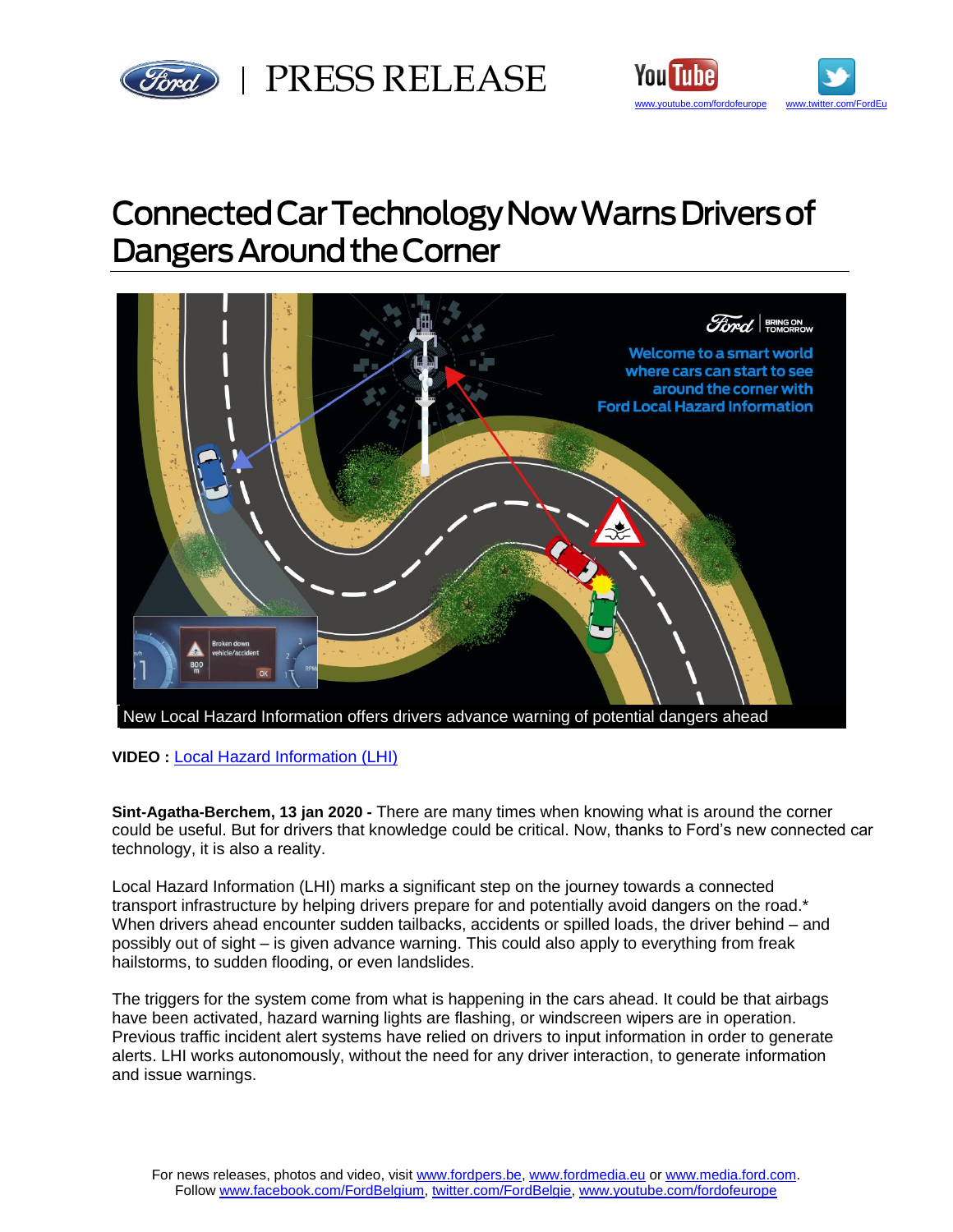Hazards are only displayed – via the dashboard display – if the incident is likely to impact on the driver's journey. LHI is designed to be more beneficial to drivers than hazard information from current radio broadcasting systems, which often deliver notifications not relevant to them.

Already featuring as standard and free of charge for the first year on the new Ford Puma,\*\* LHI technology is being rolled out across more than 80 per cent of Ford's passenger vehicle line-up by the end of this year. Crucially, the benefit will not be limited only to those travelling in Ford vehicles. Information sent can be used to alert drivers of other manufacturers' vehicles, and vice-versa.

# **How it works**

Sensors monitor activities including emergency braking, fog lights and traction control to detect adverse weather or road conditions. Data from these activities is then computed to determine the hazard location and whether a traffic incident has occurred.

The vehicle automatically provides updates through a secure connection to "the cloud" using the FordPass Connect modem. Ford's technology partner HERE Technologies operates the central cloud-based platform that collates information from multiple vehicle brands, governed by a business-to-business agreement.

The more cars are connected to the network, the greater the efficiency of the system. When many vehicles generate the same warning, others in the vicinity receive incident information from the cloud via the cellular network, enabling drivers to reduce speed or take appropriate action.

Additional information is sourced from public authority incident databases and traffic reports to provide drivers with further advance warnings including approaching vehicles driving on the wrong side of the carriageway, animals or people in the road ahead, and roadworks.

"What makes Local Hazard Information different is that it is the cars that are connected – via the Internet of Things. There is no reliance on third party apps. This is a significant step forward. Warnings are specific, relevant and tailored to try to help improve your specific journey."

Joerg Beyer, executive director, Engineering, Ford of Europe

#### # # #

*\*Driving assist features such as Local Hazard Information are supplemental and do not replace the driver's attention, judgment and need to control the vehicle.*

*\*\*Local Hazard Information is enabled by the FordPass Connect on-board modem and is complimentary for the first year following the purchase of a new Ford Puma; thereafter a licence fee is payable as part of the connectivity bundle.*

*The on-board modem will be connected at the time of vehicle delivery. Customers may choose to opt in/opt out of certain data sharing.* 

*Local Hazard Information data provided by HERE Technologies.*

###

For news releases, photos and video, visit [www.fordpers.be,](http://www.fordpers.be/) [www.fordmedia.eu](http://www.fordmedia.eu/) or [www.media.ford.com.](http://www.media.ford.com/) Follo[w www.facebook.com/fordofeurope,](http://www.facebook.com/fordofeurope) [www.twitter.com/FordEu](http://www.twitter.com/FordEu) o[r www.youtube.com/fordofeurope](http://www.youtube.com/fordofeurope)